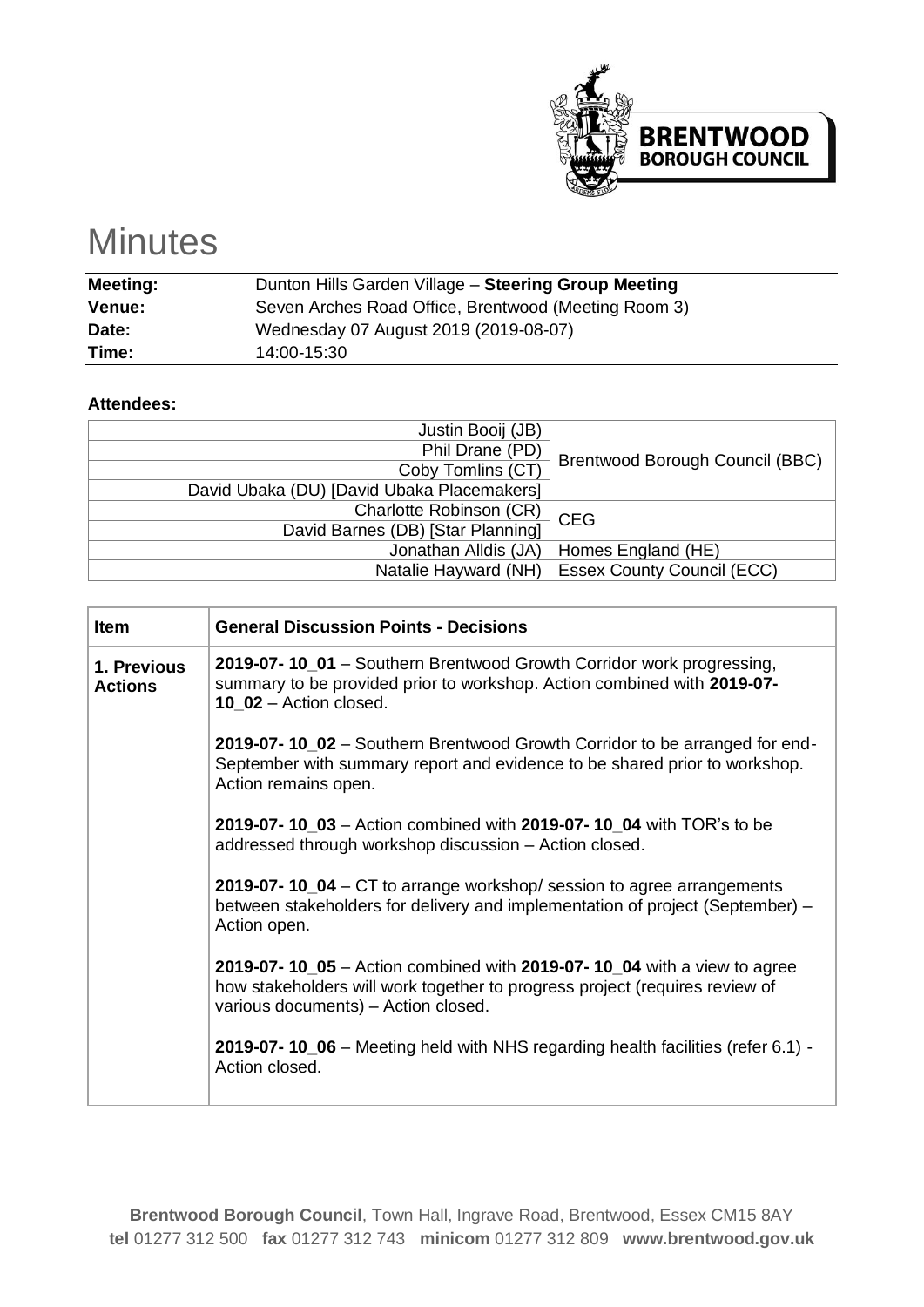|                                                      | 2019-05-01_01 – Phantom queuing to be resolved regarding traffic assessment,<br>to be picked up in evidence - Action open.                                                                                                                                                                                                                                                                                                                                                                                                                                               |  |  |  |  |
|------------------------------------------------------|--------------------------------------------------------------------------------------------------------------------------------------------------------------------------------------------------------------------------------------------------------------------------------------------------------------------------------------------------------------------------------------------------------------------------------------------------------------------------------------------------------------------------------------------------------------------------|--|--|--|--|
|                                                      | 2019-06-12_03 - Meeting with community trusts to be arranged following initial<br>Liaison Group meeting to be held 21 August - Action closed.                                                                                                                                                                                                                                                                                                                                                                                                                            |  |  |  |  |
|                                                      | 2019-05-01_06 - DB noted a brief response will be prepared, however detailed<br>response to comments to be provided in one single response covering all<br>workshops and DRPs - Action closed and new action raised.                                                                                                                                                                                                                                                                                                                                                     |  |  |  |  |
|                                                      | 2019-06-12_07 - DB noted this is with Victoria Walker on leave - Action open.                                                                                                                                                                                                                                                                                                                                                                                                                                                                                            |  |  |  |  |
|                                                      | 2019-05-01_10 - PD noted that conversations should occur with all surrounding<br>schools to look at sponsorship opportunities (in addition to Brentwood County<br>High School) – Action updated and remains open.                                                                                                                                                                                                                                                                                                                                                        |  |  |  |  |
| 2.                                                   | 2.1 CEG/ BBC - Update on 2 <sup>nd</sup> Design Review Panel (Wednesday 17 <sup>th</sup> July)                                                                                                                                                                                                                                                                                                                                                                                                                                                                           |  |  |  |  |
| <b>Masterplan</b><br><b>Design</b><br><b>Process</b> | a) PD noted CEG had received letter from Design South East following the<br>second Design Review Panel (DRP).<br>b) DB explained that CEG are preparing a response to the letter, taking on<br>board comments, however mentioned that some comments are too<br>detailed for the masterplan framework and design guidelines to be<br>prepared by CEG.<br>c) CT explained that this level of detail will be prepared by Council as part of                                                                                                                                 |  |  |  |  |
|                                                      | the detailed design phase.<br>d) JA and NH noted attendance at DRP and confirmed there has been<br>positive progress.                                                                                                                                                                                                                                                                                                                                                                                                                                                    |  |  |  |  |
|                                                      | 2.2 CEG - Evidence Base Update                                                                                                                                                                                                                                                                                                                                                                                                                                                                                                                                           |  |  |  |  |
|                                                      | a) Ecology Survey: DB explained that the ecology surveys are in their final<br>phase with bat surveys to be undertaken in September.<br>DB noted that the Environment Agency recommends further<br>$\mathbf{L}$<br>assessment of any downstream implications. CEG are commissioning<br>a topographical survey to complete this work, and there are unlikely to<br>be any material impacts.<br>b) Traffic Survey: DB noted that transport surveys have been completed,<br>with exception of a speed survey on Station Road which is to be<br>completed in September 2019. |  |  |  |  |
|                                                      | 2.3 BBC Transport Assessment Work                                                                                                                                                                                                                                                                                                                                                                                                                                                                                                                                        |  |  |  |  |
|                                                      | a) PD gave a summary of progress on the various tasks underway regarding<br>transport and explained that the Southern Brentwood Growth Corridor<br>work will focus on sustainable transport opportunities.<br>DU explained that the Southern Brentwood Growth Corridor work<br>i.<br>focusses on sustainable transport integration and the work is<br>progressing at pace. It focusses on the wider vision which will need to<br>be costed. Timing for distribution of a draft is likely for early<br>September.                                                         |  |  |  |  |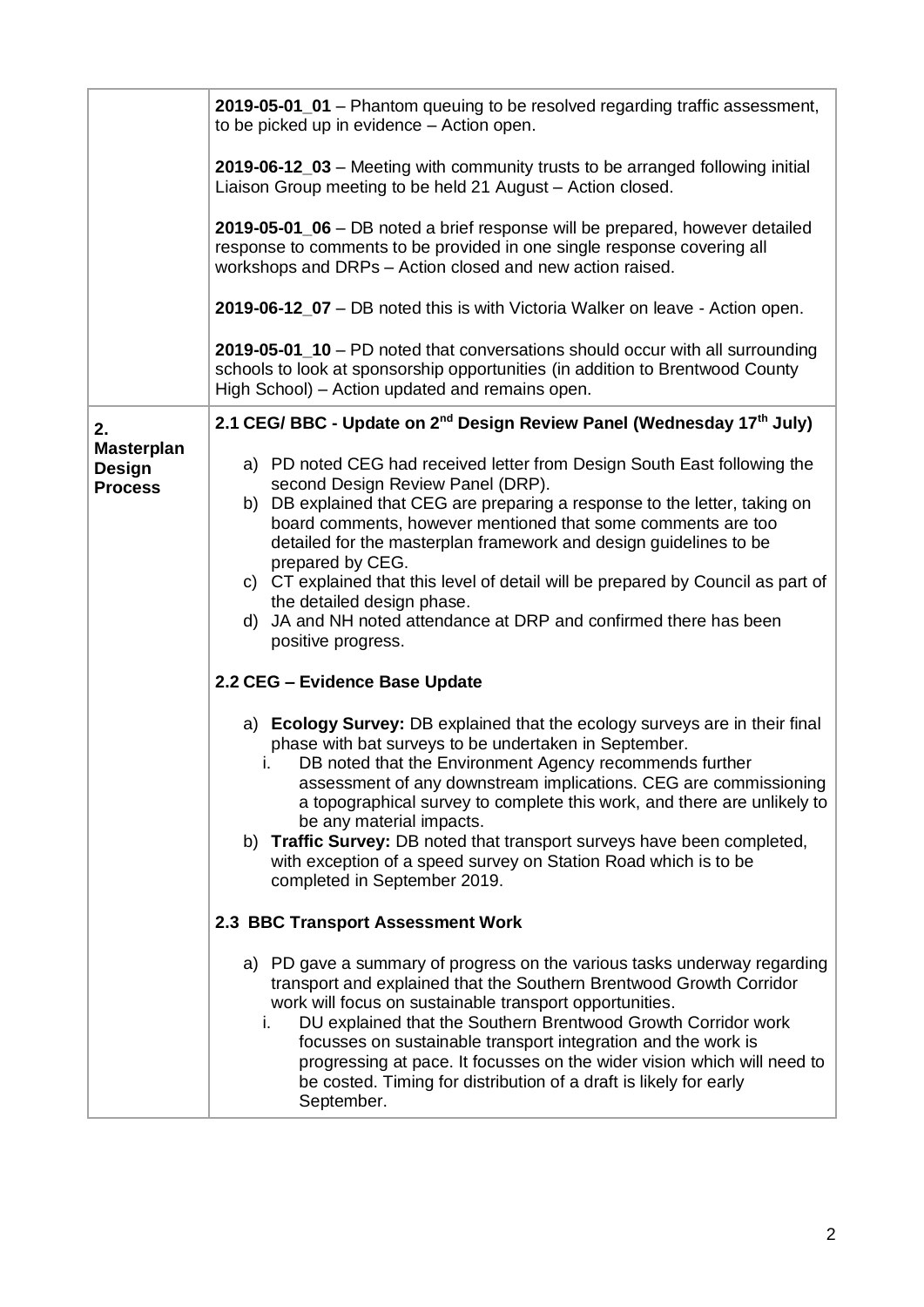| b) DU explained there has been some pushback from ECC Highways<br>Authority on the proposed vision and solutions being put forward. Noting<br>that ECC will need to comply with central government walking and cycling<br>strategy. DU explained that a less rigid approach to the vision is being<br>taken seeking to deliver evidence supporting the visioning work in line<br>with ECC's the 'Business as Usual' approach) to support the changing<br>nature of the highways in the whole corridor.<br>NH explained that ECC would be open to changes to the 'Business as<br>i.<br>Usual' if they can be adequately evidenced.<br>c) PD explained that BCC will be holding a workshop on Southern<br>Brentwood Growth Corridor, likely end September.<br>JA explained that it will be key to have Highways England engineers<br>i.<br>at the workshop to assist with the focus on new approached that isn't<br>a 'Business as Usual' approach.<br>JA noted that Homes England can assist with preparing the agenda<br>ii.<br>and chairing the workshop.<br>JA explained that the evidence base should be provided ahead of the<br>iii.<br>workshop, specifically to assist with recent push back from ECC<br>Highways Authority.<br>JA requested John Samford from Homes England is invited. NH<br>iv.<br>requested that Mark Robinson is invited from ECC.<br>d) PD provided update that PBA have issued draft traffic report to ECC and<br>Highways England (including Jacobs - traffic consultants). A meeting was<br>held to discuss content on 29 July 2019.<br>DU noted that Highways England have agreed to the TA's traffic<br>i.<br>flows, however, they need to provide final Lower Thames Crossing<br>(LTC) flow figures to include in traffic dataset. It was agreed that LTC<br>will be included in the reference case for the Transport Assessment to<br>ensure 'worst case' traffic scenario for the LTC and its wider impacts<br>on the corridor are considered.<br>ii.<br>PD explained that one of the outcomes of the workshop is to agree on<br>a list of key issues to be resolved (critical and non-critical). This will<br>form the basis of transport impact section of the Statement of |
|--------------------------------------------------------------------------------------------------------------------------------------------------------------------------------------------------------------------------------------------------------------------------------------------------------------------------------------------------------------------------------------------------------------------------------------------------------------------------------------------------------------------------------------------------------------------------------------------------------------------------------------------------------------------------------------------------------------------------------------------------------------------------------------------------------------------------------------------------------------------------------------------------------------------------------------------------------------------------------------------------------------------------------------------------------------------------------------------------------------------------------------------------------------------------------------------------------------------------------------------------------------------------------------------------------------------------------------------------------------------------------------------------------------------------------------------------------------------------------------------------------------------------------------------------------------------------------------------------------------------------------------------------------------------------------------------------------------------------------------------------------------------------------------------------------------------------------------------------------------------------------------------------------------------------------------------------------------------------------------------------------------------------------------------------------------------------------------------------------------------------------------------------------------------------------------------------------------------|
| Common Ground with ECC and separately with Highways England.<br>2.4 BBC / CEG - Next Steps (Beyond Outline Planning Application):                                                                                                                                                                                                                                                                                                                                                                                                                                                                                                                                                                                                                                                                                                                                                                                                                                                                                                                                                                                                                                                                                                                                                                                                                                                                                                                                                                                                                                                                                                                                                                                                                                                                                                                                                                                                                                                                                                                                                                                                                                                                                  |
| Masterplan Framework / design guidance (CEG) and Detailed Design<br><b>Guidance + Codes (BBC)</b>                                                                                                                                                                                                                                                                                                                                                                                                                                                                                                                                                                                                                                                                                                                                                                                                                                                                                                                                                                                                                                                                                                                                                                                                                                                                                                                                                                                                                                                                                                                                                                                                                                                                                                                                                                                                                                                                                                                                                                                                                                                                                                                  |
| a) CT explained that BBC are currently preparing a tender document to<br>address the need for more detailed design guidance work to be<br>undertaken, following the broader Masterplan Framework conceptual<br>outline and associated design guideline. BBC will lead on taking this<br>forward, in partnership with CEG. It is likely this document will be adopted<br>as an SPD to assure the delivery of quality into the future. CT noted that<br>tender document is likely to be out by mid-end September.<br>b) PD explained that the key issue is terminology between the design<br>guideline documents prepared by CEG and BBC is clarifying what level of<br>detail each document goes into.<br>c) DB noted that CEG are preparing Masterplan Framework and supporting<br>Design Guidelines, with BBC going into another layer of detail.                                                                                                                                                                                                                                                                                                                                                                                                                                                                                                                                                                                                                                                                                                                                                                                                                                                                                                                                                                                                                                                                                                                                                                                                                                                                                                                                                                 |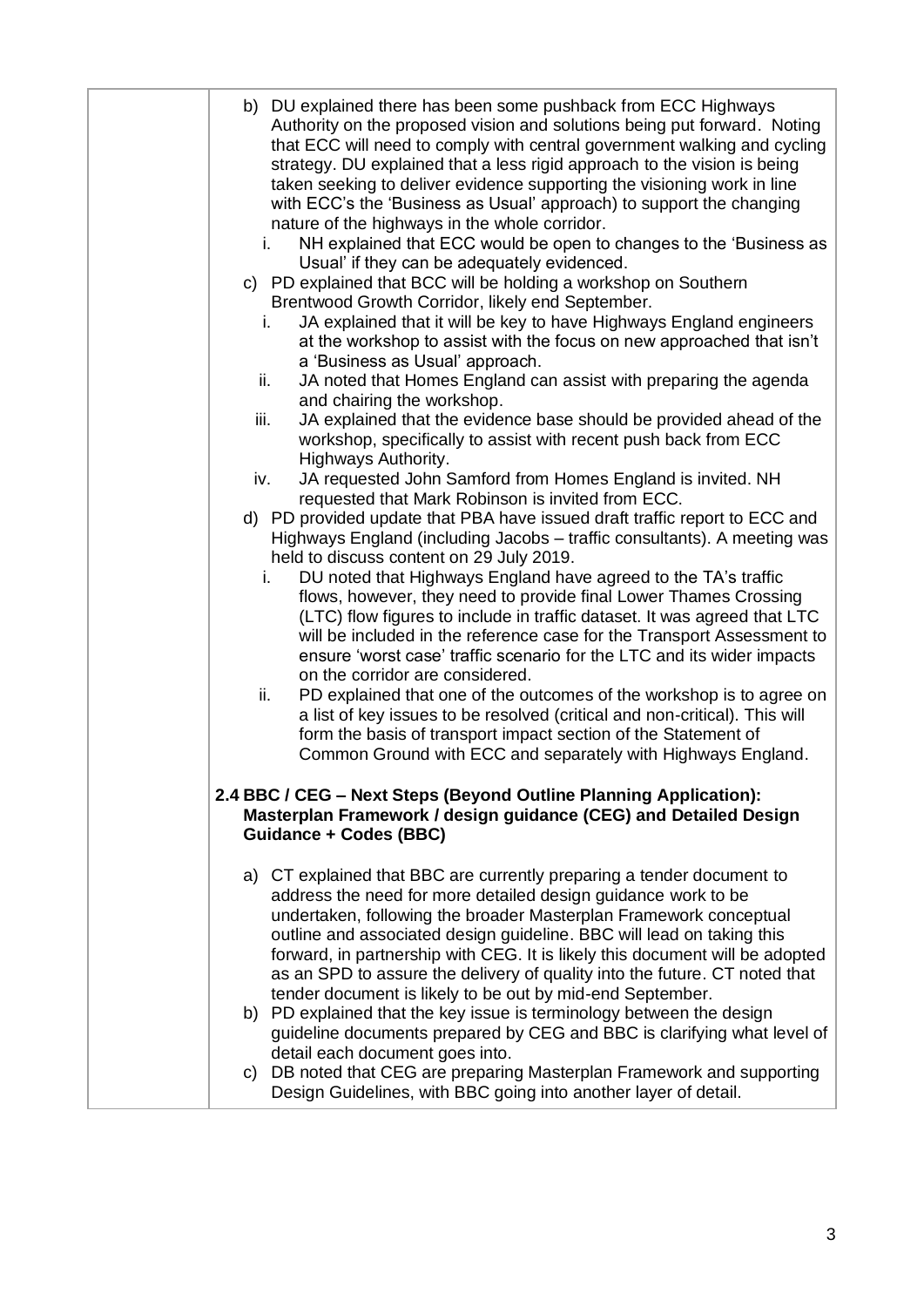| d) CT noted that workshops with Design South East will flesh this out in<br>more detail and resolve any uncertainty.                                                                                                                                                                                                                                                                                                                                                                                                                                                                                                                                                                                                                                                                                                                                                                                                                                                                                                                                                                                                                                                                                                                                                                                                                                                                                                                                    |  |  |  |  |  |
|---------------------------------------------------------------------------------------------------------------------------------------------------------------------------------------------------------------------------------------------------------------------------------------------------------------------------------------------------------------------------------------------------------------------------------------------------------------------------------------------------------------------------------------------------------------------------------------------------------------------------------------------------------------------------------------------------------------------------------------------------------------------------------------------------------------------------------------------------------------------------------------------------------------------------------------------------------------------------------------------------------------------------------------------------------------------------------------------------------------------------------------------------------------------------------------------------------------------------------------------------------------------------------------------------------------------------------------------------------------------------------------------------------------------------------------------------------|--|--|--|--|--|
| 3.1 All - General feedback on Master Developer TOR, BBC TOR + own<br>organisational responsibilities - BBC - Next Steps TOR - Workshop /<br>'Service Charter'                                                                                                                                                                                                                                                                                                                                                                                                                                                                                                                                                                                                                                                                                                                                                                                                                                                                                                                                                                                                                                                                                                                                                                                                                                                                                           |  |  |  |  |  |
| a) It was agreed that all parties think about their own role on the delivery of<br>DHGV and a dedicated workshop would be arranged to identify the<br>different roles and responsibilities of each stakeholder with the view of<br>finalising a 'delivery charter'.                                                                                                                                                                                                                                                                                                                                                                                                                                                                                                                                                                                                                                                                                                                                                                                                                                                                                                                                                                                                                                                                                                                                                                                     |  |  |  |  |  |
| 3.2 Update on landowner discussions - CEG                                                                                                                                                                                                                                                                                                                                                                                                                                                                                                                                                                                                                                                                                                                                                                                                                                                                                                                                                                                                                                                                                                                                                                                                                                                                                                                                                                                                               |  |  |  |  |  |
| a) DB noted that a letter had gone to landowners regarding the<br>Memorandum of Understanding with no feedback yet.<br>b) Meeting date with landowners likely to be held 30 August or 6 September.                                                                                                                                                                                                                                                                                                                                                                                                                                                                                                                                                                                                                                                                                                                                                                                                                                                                                                                                                                                                                                                                                                                                                                                                                                                      |  |  |  |  |  |
| 3.3 Planning and delivery strategy                                                                                                                                                                                                                                                                                                                                                                                                                                                                                                                                                                                                                                                                                                                                                                                                                                                                                                                                                                                                                                                                                                                                                                                                                                                                                                                                                                                                                      |  |  |  |  |  |
| a) All to review and feedback comments if any                                                                                                                                                                                                                                                                                                                                                                                                                                                                                                                                                                                                                                                                                                                                                                                                                                                                                                                                                                                                                                                                                                                                                                                                                                                                                                                                                                                                           |  |  |  |  |  |
| 4.1 BBC - Highlight report review (Updates, Risks, Milestones)                                                                                                                                                                                                                                                                                                                                                                                                                                                                                                                                                                                                                                                                                                                                                                                                                                                                                                                                                                                                                                                                                                                                                                                                                                                                                                                                                                                          |  |  |  |  |  |
| a) PD provided an overview of upcoming events for DHGV including:<br>Gypsy & Traveller workshop - 28 August, focussing on design,<br>I.<br>access, ownership.<br>ii.<br><b>Housing workshop</b> $-$ 4 September, focussing on housing type $+$ mix,<br>location/design, delivery options and timing.<br>Design South East detailed design and innovation workshops - 6<br>iii.<br>September (TBC), focussing on level of detail for each design<br>document, and opportunities for innovation/ sustainability measures,<br>building on transport concierge.<br>JA noted that workshops should be considered along with last<br>٠<br>round of workshops and pre-application comments received to<br>date.<br>PD noted that it is an iterative process that works on meshing<br>٠<br>conflicting comments to provide a mutually beneficial outcome.<br><b>DRP 3</b> - 25 September or 9 October, focussing on Masterplan<br>iv.<br>Framework and Design Guidelines, including outcomes of recent<br>workshops.<br><b>Community Trusts workshop</b> - To be arranged following initial<br>٧.<br>discussion with CEG on 21 August. The workshop will build on initial<br>ideas to define matters to be investigated over with regards to<br>stewardship and ongoing management of community infrastructure.<br><b>Community Consultation - (school placemaking workshops +</b><br>vi.<br>community forum)<br>Schools placemaking workshop - 24-26 September |  |  |  |  |  |
|                                                                                                                                                                                                                                                                                                                                                                                                                                                                                                                                                                                                                                                                                                                                                                                                                                                                                                                                                                                                                                                                                                                                                                                                                                                                                                                                                                                                                                                         |  |  |  |  |  |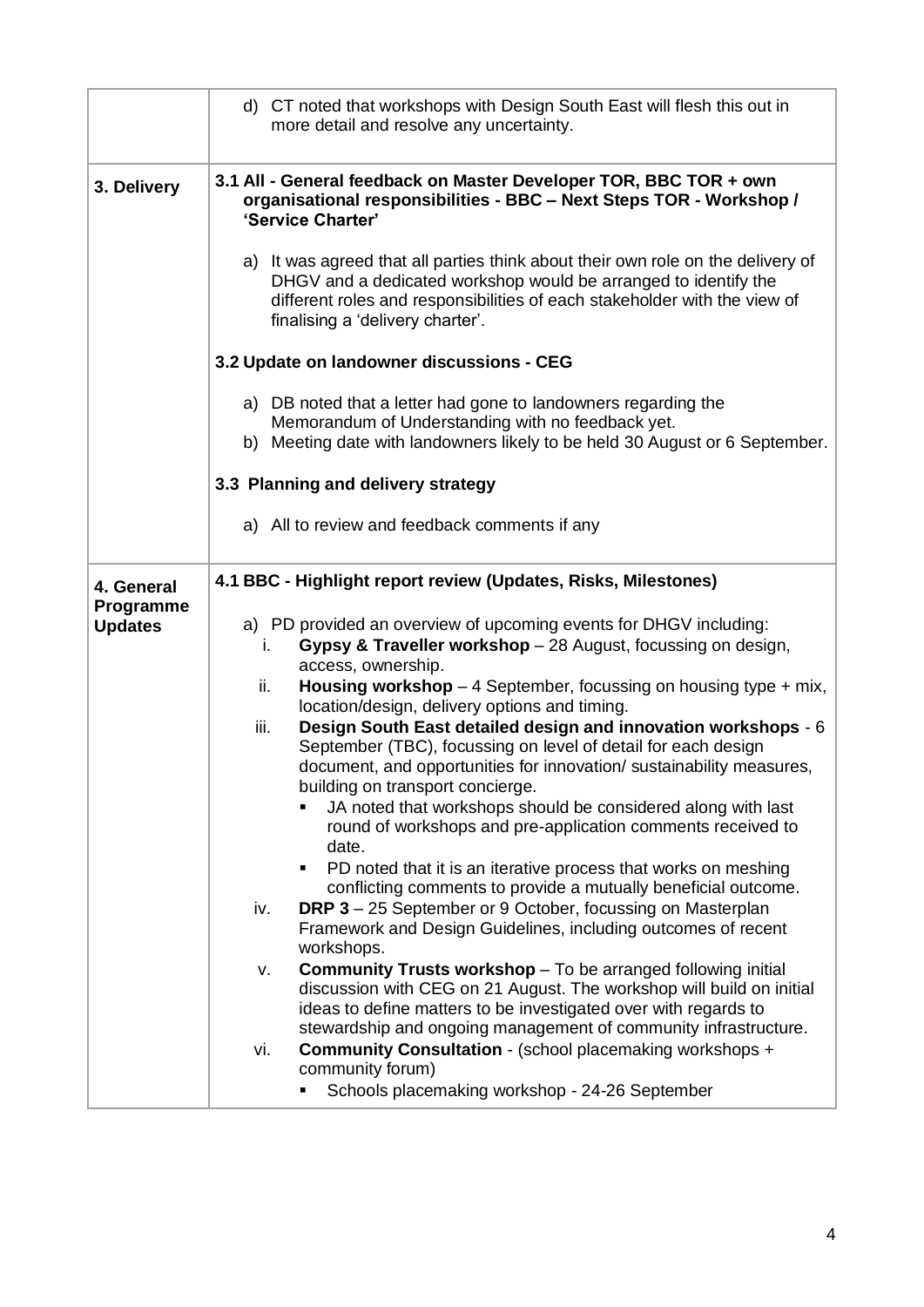|                                   | Community Forum - 15 October will introduce project to<br>٠<br>community and help to inform the detailed design phase with an<br>aim to arrange sub-working groups. Note: BBC are working in<br>collaboration with CEG and their Community Liaison Group which<br>focusses on consultation for the outline planning application. Both<br>events will be held consecutively.<br><b>Homes England Bid submission</b><br>vii.<br>PD noted that the Homes England bid had been submitted by<br>BBC for the latest round of funding (2020/21).<br>JA explained that bid assessments are due by end August with<br>٠<br>final decisions to be made by executive. JA to advise on exact<br>confirmation dates.<br>viii.<br><b>DM - Pre-app updates</b><br>JB summarised the (BBC and ECC) pre-app meetings that have<br>٠<br>been held or are to be held, including: Highways (08/07),<br>Education (09/07), Environmental Health (16/07), Flood Risk<br>19/07) and Ecology (23/07). Matters for further consideration and<br>discussion raised/being raised.                                                                                                                                                                                                                                                                                                                                                                                                                                                                                                                                                                                                                                    |  |
|-----------------------------------|-------------------------------------------------------------------------------------------------------------------------------------------------------------------------------------------------------------------------------------------------------------------------------------------------------------------------------------------------------------------------------------------------------------------------------------------------------------------------------------------------------------------------------------------------------------------------------------------------------------------------------------------------------------------------------------------------------------------------------------------------------------------------------------------------------------------------------------------------------------------------------------------------------------------------------------------------------------------------------------------------------------------------------------------------------------------------------------------------------------------------------------------------------------------------------------------------------------------------------------------------------------------------------------------------------------------------------------------------------------------------------------------------------------------------------------------------------------------------------------------------------------------------------------------------------------------------------------------------------------------------------------------------------------------------------------------|--|
| <b>5. Key</b><br><b>Decisions</b> | None                                                                                                                                                                                                                                                                                                                                                                                                                                                                                                                                                                                                                                                                                                                                                                                                                                                                                                                                                                                                                                                                                                                                                                                                                                                                                                                                                                                                                                                                                                                                                                                                                                                                                      |  |
| 6. AOB                            | 6.1 NHS meeting update (meeting held 07/08)<br>a) NHS require 1,000sqm health facility to be provided at DHGV to cater for<br>growth in southern growth corridor (658 sqm for DHGV and remaining for<br>other identified growth).<br>Current facility at West Horndon is at capacity and cannot expand. The<br>b)<br>facility would relocate to DHGV when built - staged provision in line with<br>growth.<br>c) NHS explained that explained that they are unable to fund outright,<br>however would run on a revenue arrangement. For example, negotiated<br>rent over X number of years and cost is offset through revenue.<br>Detailed design will commence as part of detailed design workshops for<br>d)<br>DHGV. NHS/ GPs to be included in this work.<br>e) Facility to be provided circa 2023 (Phase 1 of development).<br><b>6.2 Next Project Board Meeting</b><br>a) New date to be held Wednesday 23 October. The focus of this meeting<br>will be to have the board endorse where the project is at that date,<br>following DRP and prior to Outline Planning Application.<br>6.3 Meeting with C2C (12/08)<br>a) DU provided update on upcoming C2C meeting (12/08) to address<br>upgrade of West Horndon Station and need to infrastructure<br>improvements to help deliver homes. DU noted that C2C need to<br>understand if there is funding to be provided from Network Rail.<br>JA noted that Network Rail allocate funding for 5-year programmes<br>i.<br>and could assist with providing access to all and western access from<br>station. JA took an action to put BBC in touch with Network Rail<br>'project sponsor' and Business Development Director for Greater |  |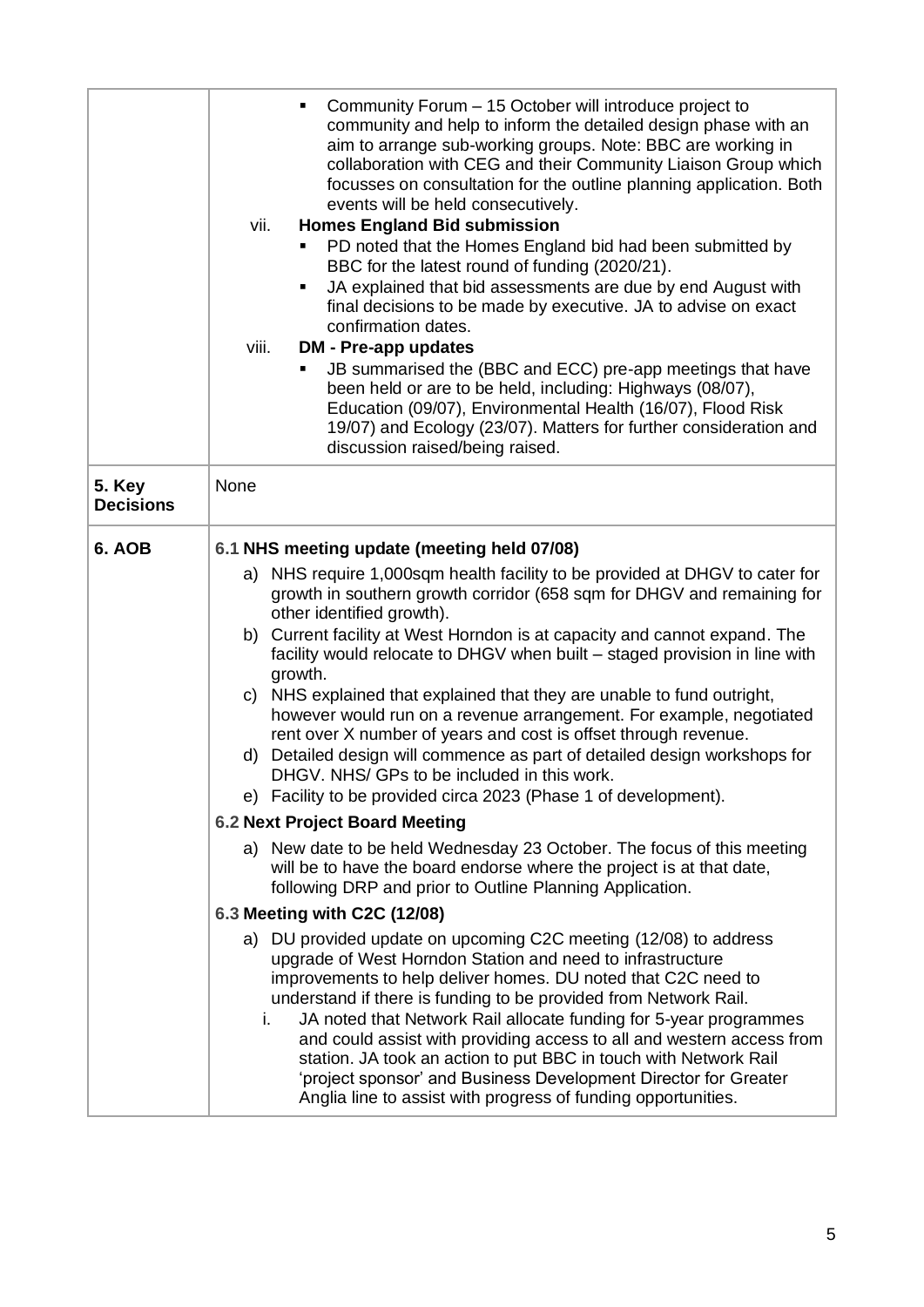| b) PD noted there is another meeting with C2C (11/09), including with<br>transport consultants to progress transport linkages within the Southern<br>Brentwood Growth Corridor, and a bus interchange. |
|--------------------------------------------------------------------------------------------------------------------------------------------------------------------------------------------------------|
| <b>Next Meeting</b>   Wednesday 4 September 2019 14:00 $-$ 15:30                                                                                                                                       |

## **Action List**

| <b>Reference</b>  | <b>Description</b>                                                                                                                                                              | Owner | Due Date   | <b>Status</b> |
|-------------------|---------------------------------------------------------------------------------------------------------------------------------------------------------------------------------|-------|------------|---------------|
| 2019-08-<br>07 01 | Provide update on BBC Homes England bid<br>timeframes.                                                                                                                          | JA    | 31-08-2019 | Open          |
| 2019-08-<br>07 02 | Provide contact details for Network Rail<br>'project sponsor' and Business Development<br>Director for Greater Anglia line to assist with<br>progress of funding opportunities. | JA.   | 31-08-2019 | Complete      |
| 2019-08-<br>07 03 | Provide response comments to DRP 2 letter.                                                                                                                                      | DB    | 31-08-2019 | Open          |
| 2019-08-<br>07 03 | Provide detailed response to all DSE advice<br>(including workshops and DRPs).                                                                                                  | DB    | 31-10-2019 | Open          |

## **Previous Actions Carried Forward**

| <b>Reference</b>       | <b>Description</b>                                                                                                                                                                                                                                                                                                                 | Owner     | <b>Due Date</b> | <b>Status</b> |
|------------------------|------------------------------------------------------------------------------------------------------------------------------------------------------------------------------------------------------------------------------------------------------------------------------------------------------------------------------------|-----------|-----------------|---------------|
| 2019-07-<br>$10_02$    | Arrange a follow-up workshop with regards<br>to the South Growth Corridor work +<br>distribute summary prior to workshop.                                                                                                                                                                                                          | PD/DU     | 16-09-2019      | Open          |
| 2019-07-<br>$10_04$    | Arrange a brainstorm session to map out<br>stakeholder roles and responsibilities for<br>delivery and implementation for project.<br>Outcome to work towards a "delivery<br>charter" in September bringing together<br>agreement on communications strategy,<br>ToR, delivery programme. Invitees BBC,<br>ECC, HE, Parish Council. | <b>CT</b> | 16-09-2019      | Open          |
| 2019-05-<br>$01_0$     | CEG to obtain formal response from ECC to<br>confirm that the data has been validated.                                                                                                                                                                                                                                             | DB        | $31 - 08 - 19$  | Open          |
| 2019-06-<br>$12_{.07}$ | Distribute consultation event (5 June) report                                                                                                                                                                                                                                                                                      | DB        | $31 - 08 - 19$  | Open          |
| 2019-05-<br>$01 - 10$  | CEG to make contact with surrounding<br>schools to look at sponsorship opportunities<br>(not mutually exclusive to Brentwood County<br>High).                                                                                                                                                                                      | <b>CR</b> | $31 - 08 - 19$  | Open          |
| 2019-07-<br>$10 - 01$  | Issue a summary report of the Southern<br>Brentwood Growth Corridor work by end of<br>July.                                                                                                                                                                                                                                        | <b>DU</b> | 31-07-2019      | Closed        |